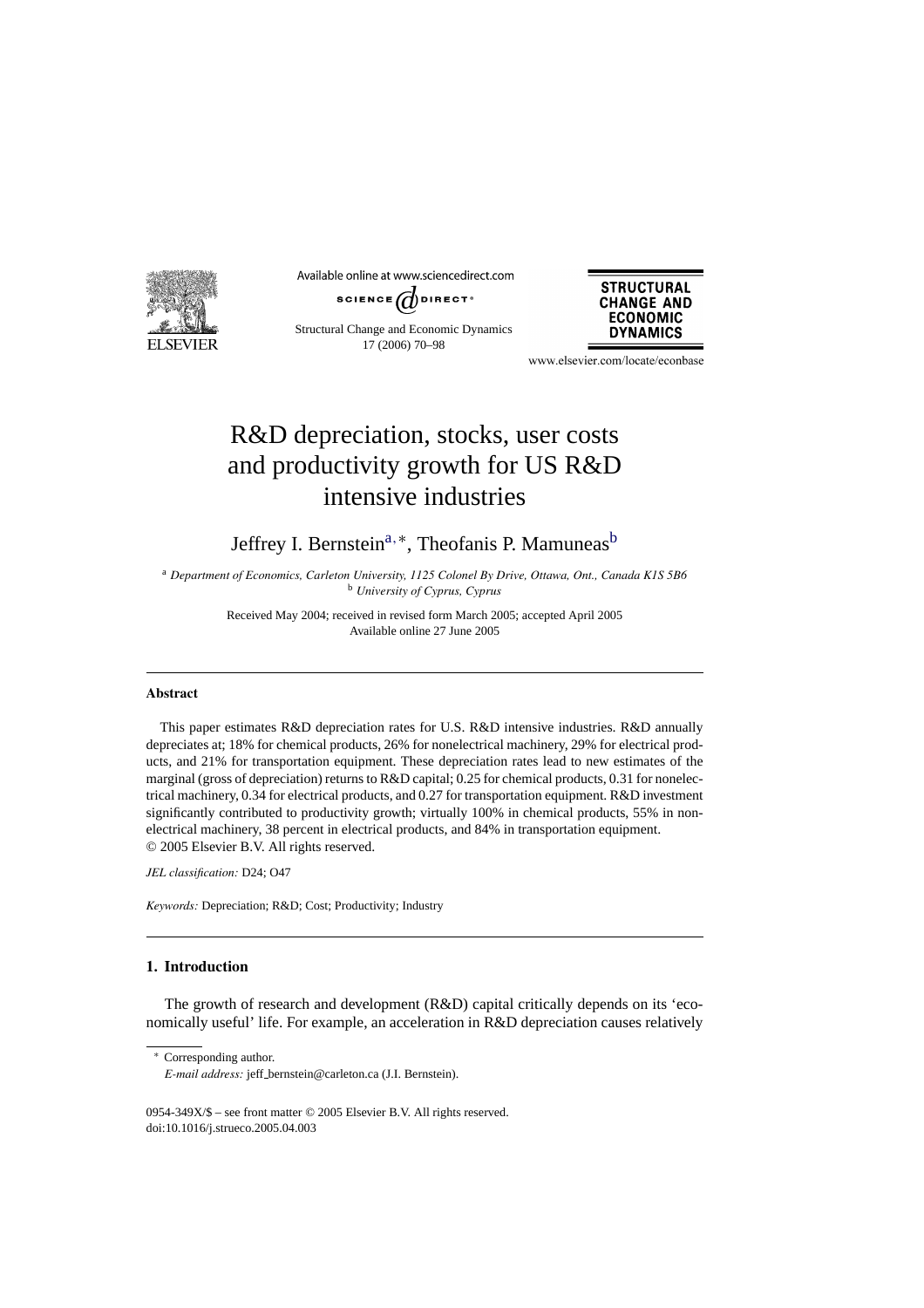more resources to be devoted to knowledge creating activities in order to sustain a constant knowledge outcome. This resource re-allocation raises the opportunity cost of R&D, and thereby, with all other things constant, reduces the rate of knowledge creation. Thus, estimates of R&D depreciation rates are a critical component for the measurement of R&D capital. The first objective of this paper is to estimate  $R&D$  depreciation rates for the major U. S. R&D intensive industries; namely chemical products (SIC 28), nonelectrical machinery (SIC 35), electrical products (SIC 36), and transportation equipment (SIC 37). These four industries account for 78% of manufacturing R&D expenditures, 60% of business sector R&D, and 53% of manufacturing output.

The second objective is to compute the R&D capital stocks for these industries, based upon the estimated depreciation rates. As a practical matter, estimates of R&D depreciation rates are potentially useful to the current debate regarding the capitalization of R&D expenditures in the national income and product accounts (NIPA). Presently, NIPA treats R&D expenditures as an intermediate input for business, while for nonprofit institutions and government R&D is treated as current consumption. As a result the contribution of R&D to national savings is underestimated. Thus, capitalizing R&D provides for a more accurate set of national accounts, but requires estimates of R&D depreciation rates (see for instance the discussion in [Fraumeni and Okubo, 2004; Carson et al., 1994\).](#page--1-0)

R&D is a durable or capital input, since its productive capability lasts for more than one period. Consequently, accounting for the productive contribution of R&D involves an evaluation of its benefits over several periods. [Jorgenson and Griliches](#page--1-0) [\(1967\), Diewert](#page--1-0) [\(1980\), Hulten and Wykoff \(1981\), Harper et al. \(1989\), a](#page--1-0)nd [Hulten \(1990\)](#page--1-0) recognize that an appropriate evaluation implies a distinction between the price of using or renting an asset over time, and the price of owning or purchasing it on a particular date. The two prices are related in the following manner; the price of ownership equals the discounted expected stream of future rental payments or user costs that the asset is expected to yield over time. With respect to the measurement of R&D capital, this price distinction creates complications for 'own use' situations, as the implicit asset 'transfer' between owner and user results in user costs that are not observed in market data. This unobservablity problem is particularly acute for R&D, since typically it is not market-transacted. This issue leads to the third objective of the paper, which is to calculate R&D user costs for the R&D intensive industries, and further with the new user costs, provide new estimates of R&D price elasticities.

R&D accumulation is an important determinant of productivity growth (see the survey by [Griliches, 1995\).](#page--1-0) Investment in R&D reduces production cost, as inputs are more effectively transformed into outputs, and it alters output characteristics, thereby providing new products to the marketplace. These features enhance productive efficiency, and consequently improve productivity performance. Using the new estimates of R&D stocks and user costs, the last objective of this paper is to determine the contribution of R&D to total factor productivity (TFP) growth for each of the R&D intensive industries.

This paper considers R&D depreciation within the context of intertemporal cost minimization, where depreciation rates are estimated simultaneously with other parameters characterizing the overall structure of production. Depreciation rates reflect technical efficiency and indicate the productiveness of 'old' capital required to generate the same level of services as 'new' capital [\(Jorgenson, 1989; Hulten and Wykoff, 1996\).](#page--1-0) However, the